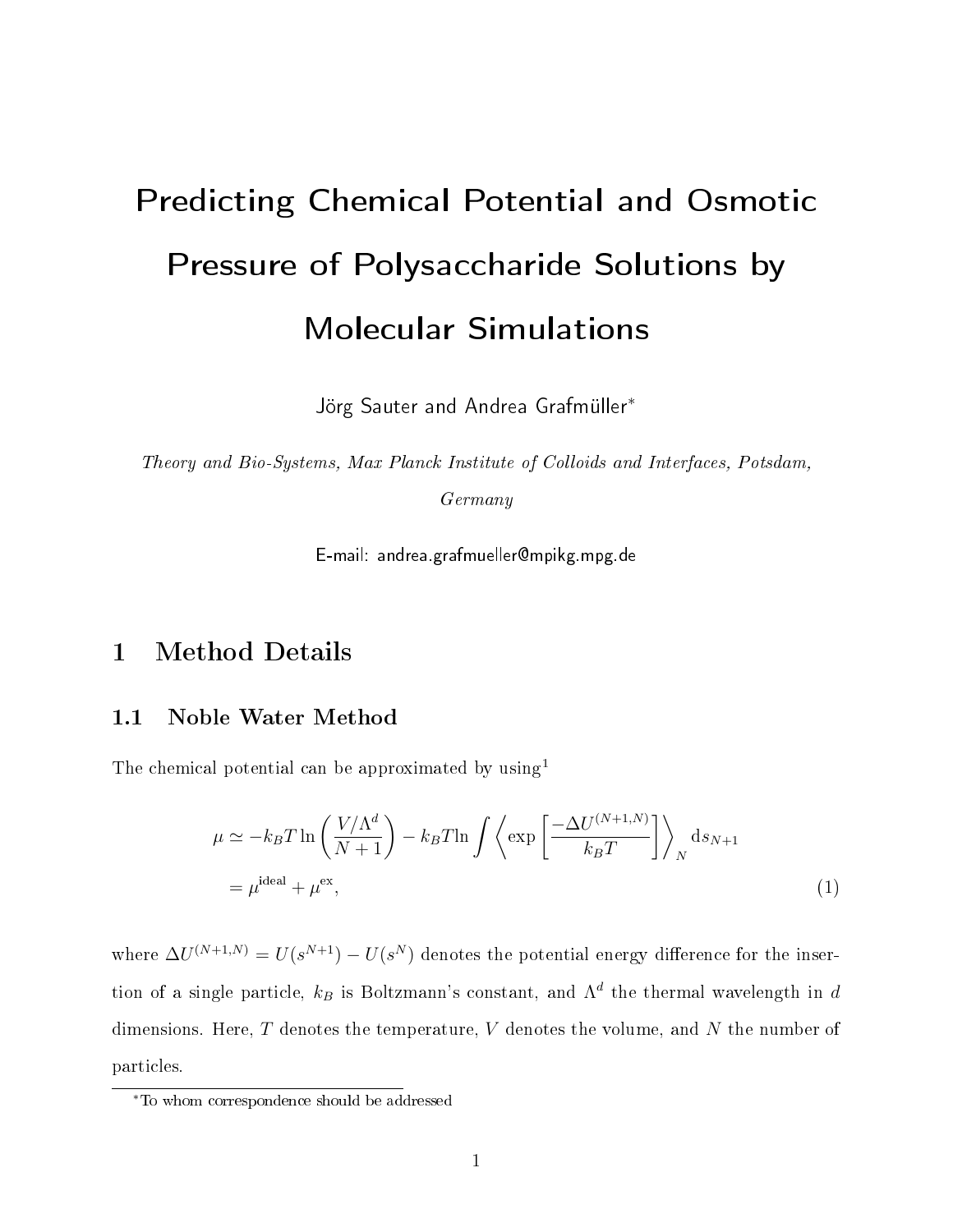In this approximation, the chemical potential is split into an ideal gas part  $\mu^{\rm ideal}$  and an excess part  $\mu^{\text{ex}}$  containing the configurational contribution. With  $N_w$  water and  $N_p$  solute molecules the chemical potential of water is

$$
\mu_w = \left(\frac{\partial G}{\partial N_w}\right)_{T, P, N_p} \tag{2}
$$

where  $G$  is the Gibb's free energy. The ideal part in  $(1)$  can be calculated analytically and the excess part of the chemical potential  $\mu^{\mathrm{ex}}_w$  is equivalent to the hydration free energy of water  $\Delta G$  (or  $\Delta A$  in an appropriate NVT ensemble) obtained from vapor pressure experiments and simulations.<sup>2,3</sup>

The second term in equation (1) offers a way to calculate  $\mu_w^{\text{ex}}$  by performing n random water insertions into a pre-calculated N-particle trajectory by

$$
\mu_w^{\text{ex}} \simeq -k_B T \ln \frac{1}{n} \sum_{j=1}^n \left\langle \exp \left[ \frac{-\Delta U^{(N_{w+1}, N_w))}}{k_B T} \right] \right\rangle_N \tag{3}
$$

using brute force sampling and assuming ergodicity. This is the TPI method.

In addition to massive convergence problems for complex systems, the insertions are performed uniformly and thus an energy bias is introduced which results in systematic errors in the approximation of  $\mu^{\mathrm{ex}}_w$  . Especially for solute-solvent systems, that have a higher density than pure water, uniform insertions are likely to result in insertions very close to other particles and representing a state that is very unlikely in a true ensemble. For close contacts the repulsive term of the Lennard-Jones potential is the determining factor, therefore in this case,  $\Delta U^{(N_{w+1}, N_w)}$  will be very large and  $\mu_w^{\text{ex}}$  is expected to be higher than the true value. Thus, the direct use of the method should be avoided for dense systems.

The noble water Method introduced by Knopp  $et.$   $al<sup>4</sup>$  aims to circumvent this problem. The method combines TPI with alchemical mutations of the water molecules to a less dense, so called noble water, to reduce the bias of the TPI method which is applied after the mutation. The free energy difference  $\Delta A_{BAR}^{\rm ex}$  for this transformation is calculated per water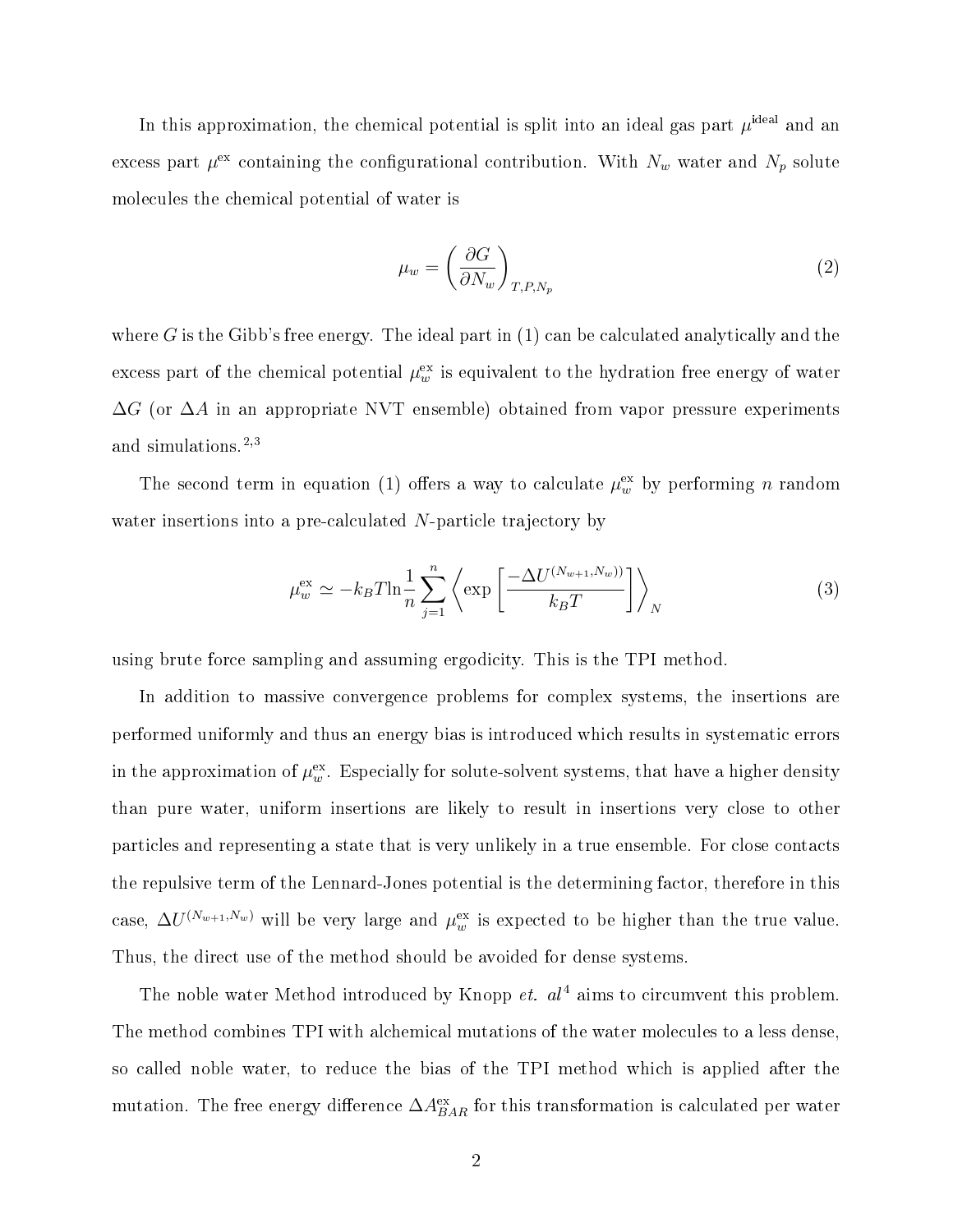molecule using either TI as in the original method or BAR, as done here.

We mutate from regular water to noble water because the phase space overlap, measured in terms of relative entropy,<sup>5</sup> is better than for the mutation from noble water to regular water. For the mutation, the following 26  $\lambda$  values are used to transform the LJ and electrostatic interactions:

vdw- $\lambda$  values = 0.0 0.05 0.1 0.15 0.175 0.2 0.25 0.3 0.35 0.4 0.45 0.5 0.55 0.6 0.65 0.7 0.75 0.8 0.85 0.875 0.9 0.9125 0.925 0.95 0.975 1.0

coul- $\lambda$  values = 0.0 0.05 0.1 0.15 0.175 0.2 0.25 0.3 0.35 0.4 0.45 0.5 0.55 0.6 0.65 0.7 0.75 0.8 0.85 0.875 0.9 0.9125 0.925 0.95 0.975 1.0

The system was sampled for 2 ns and the first  $100$  ps were neglected as additional equilibration. To ensure convergence, the evolution of  $\Delta A_{BAR}^{\rm ex}$  as a function of simulation time was evaluated. Convergence was archived within 100 ps (200 ps total simulation time) for the pure water systems.

For the TPI method we used a 50 ns trajectory with a frame interval of 2 ps and performed 2 million insertions per frame. To check for convergence,  $\mu_{TPI}^{\text{ex}}$  was monitored as a function of simulation time. Only minor fluctuation in  $\mu^{\mathrm{ex}}_{TPI}$  were observed after 10 ns for all water models. Using twice the amount of insertions and a doubled simulation time gave virtually indistinguishable results, i.e. a deviation smaller than 0.001 kJ  $\mathrm{mol}^{-1}$  .

# 1.2 Direct Bennets Acceptance Ratio

As for TPI, the principle of free energy methods such as BAR is to insert a molecule into a given system. Instead of using a pre-calculated trajectory, this is accomplished using 27  $\lambda$  states for which the system is sampled and allowed to equilibrate. The following lambda values were used:

vdw- $\lambda$  values = 0.0 0.05 0.1 0.2 0.3 0.35 0.4 0.45 0.5 0.55 0.6 0.7 0.8 0.9 1.0 1.0 1.0 1.0 1.0 1.0 1.0 1.0 1.0 1.0 1.0 1.0 1.0

coul-λ values = 0.0 0.0 0.0 0.0 0.0 0.0 0.0 0.0 0.0 0.0 0.0 0.0 0.0 0.0 0.0 0.1 0.2 0.3 0.4 0.5 0.6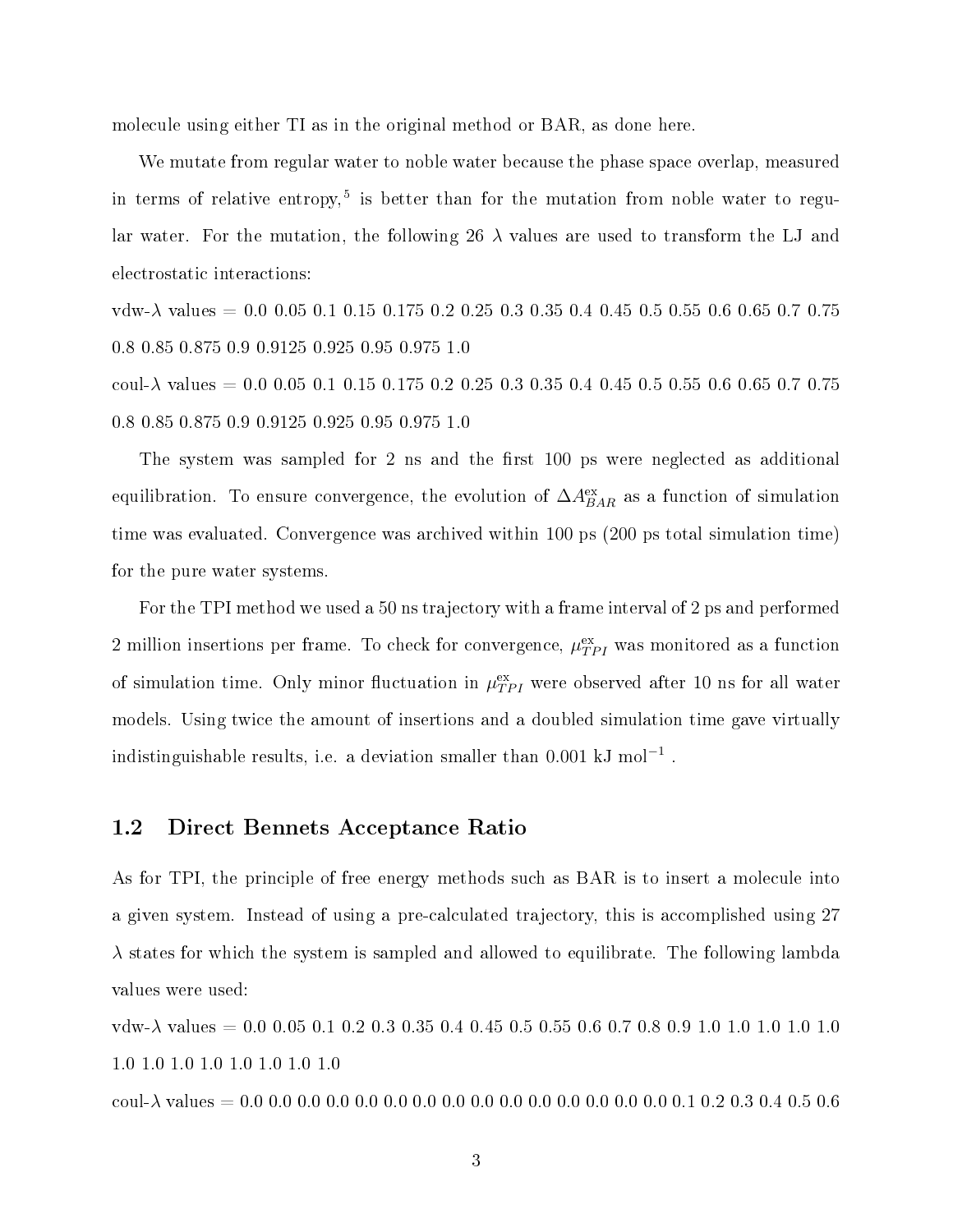#### 0.7 0.8 0.9 0.95 0.975 1.0

Only minor fluctuations were observed after 100 ps  $(200 \text{ ps total simulation time})$ , therefore, we assume convergence.

## 1.3 Osmotic Pressure Method

The bulk density of TIP5P water in a pure water system at a pressure of 1 bar is found to be 980.252 kg/m $^3$ . The osmotic pressure systems are set up to match this value of the bulk density, taking into account the excluded volume effects of the repulsive walls at the box boundaries in the z-direction.

To test how much the results are affected by the small size of the bulk water region, a test simulation with a signicantly larger bulk water region of 6 nm water on each side was performed for a solution with a 1 m glucose concentration, using 200 ns of simulation time.

The osmotic pressure value found in this simulation is  $2.57\pm0.097$  MPa. The value found for the 2 nm water bath at the same glucose concentration is  $2.51 \pm 0.01$  MPa. These values are in good agreement within the error margins. The larger error in the 6nm bath system is due to the shorter simulation time.

## 1.4 Metadynamics Calculations

To obtain the free energy maps we used the Plumed  $2.2.2^6$  implementation of metadynamics<sup>7</sup> with GROMACS 5.1.2. We simulated a  $\beta$ -D-glc(1-4) $\beta$ -D-glc (cellobiose) molecule hydrated with 1904 water molecules for 100ns using the Leap-Frog integrator with a 2 fs time-step size and the temperature of 298.15 K was controlled using the Nosé-Hoover thermostat. Electrostatic interactions were treated with the Particle Mesh Ewald method.<sup>8</sup> A 1.4 nm cut-off was used. The bias was added every picosecond to the  $\Phi$  (O5,C1,O4,C4) and  $\Psi$ (C1,O4,C4,C3) dihedral angles and used a height of 0.01 kJ mol<sup>-1</sup> and a variance of  $\sigma = 0.2$ .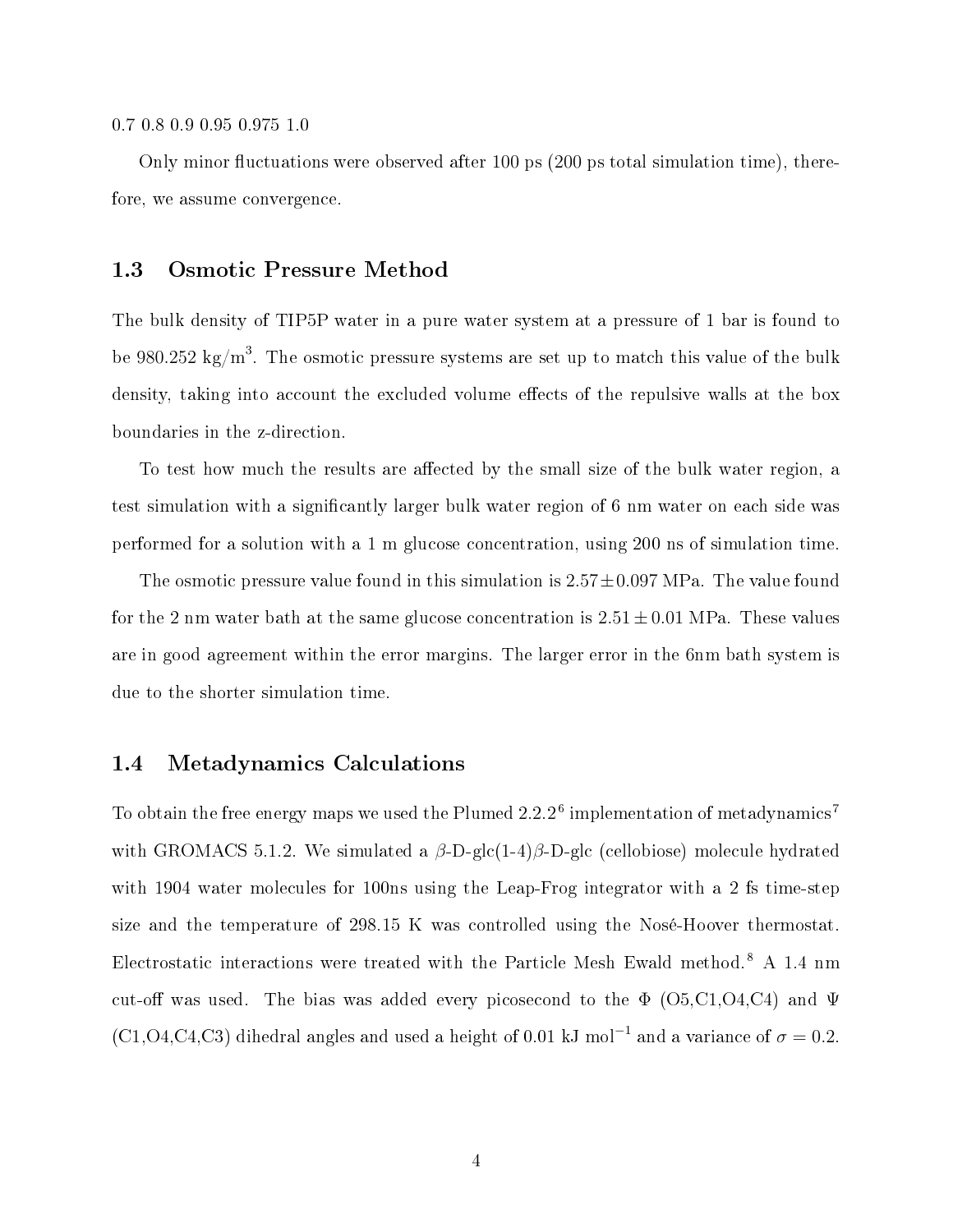# 2 Chemical Potential in Saccharide Solutions

The noble water method was originally devised for the calculation of the excess chemical potential of water in dense polymer structures. Here, we applied the method to  $\beta - D$ -glucose solutions of different concentrations from  $1 \text{ m}$  to  $5.5 \text{ m}$  . The results for the GLYCAM06 TIP5P FF differ by an order of magnitude from the experimental value.

Plotting the BAR contribution for converting water molecules to noble water over simulation time reveals that, in contrast to the pure water systems, convergence is not achieved within 2 ns nor within an extended simulation time of 10 ns, as shown in Figure I for a  $\beta - D$ -glucose solution at 4 m concentration. This leads to large errors. Analysis of the



Figure I: The free energy contribution  $\Delta A_{BAR}^{\rm ex}$  to the excess chemical potential  $\mu_{w}^{\rm ex}$  is plotted versus the simulation time. The plot shows no convergence up to 10 ns.

simulation trajectories shows that in the noble water method the saccharides aggregate due to the reduced sugar-water interactions, which disturbs the fragile balance between the interactions. The saccharide glasses formed as a result and the associated sampling problems are likely to be the main reason for the failure of the results to converge. Besides these sampling problems, the magnitude of the TPI error for pure water already exceeds the precision required to observe the solute effects on the chemical potential. The experimental chemical potential difference between pure water and a 4 m  $\beta - D$ -glucose solution is only approximately  $-0.2$  kJ mol $^{-1}$  at 298.15 K, whereas the TPI bias for most water models was